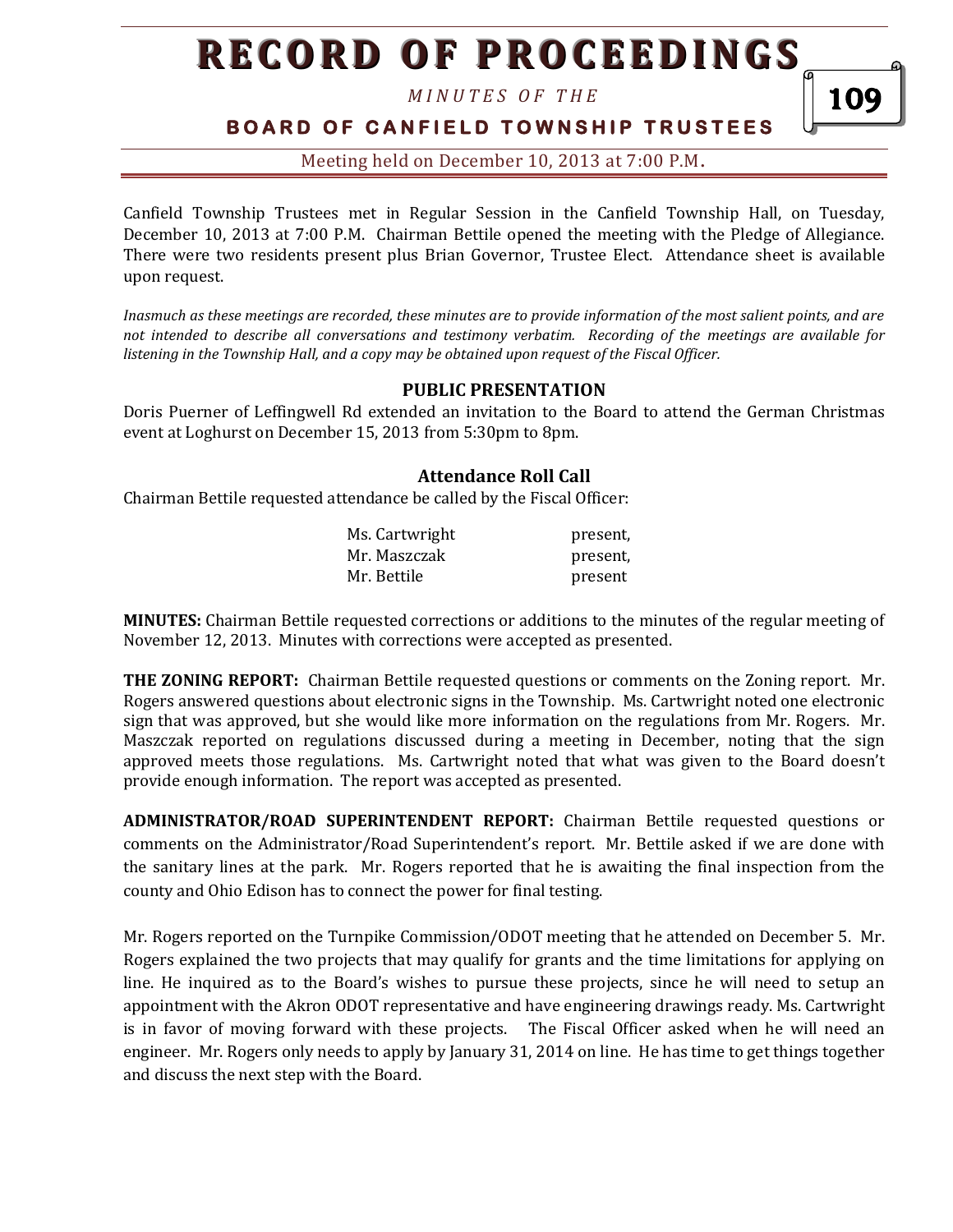*M I N U T E S O F T H E* 

110

## **B O A R D O F C A N F I E L D T O W N S H I P T R U S T E E S**

Meeting held on December 10, 2013 at 7:00 P.M**.**

Mr. Rogers informed the Board that both ODNR conservation grants that were applied for were granted.

Ms. Cartwright asked about the illegal dumping at the park. Mr. Rogers updated the Board, noting the Township's options.

Mr. Bettile received a letter from Armando Auto asking why his business was not grandfathered in since his signs have been up for twenty-two years. Mr. Maszczak will handle letter. The report was accepted as presented.

**FISCAL OFFICER'S REPORT:** Chairman Bettile called on the Fiscal Officer, Carmen I. Heasley, to present the financials. Fiscal Officer explained that blanket certificate 45-2013 was approved at the last meeting, but she used one vendor (Ohio Edison) thereby not allowing it to be used for another vendor, therefore she needed to reduce blanket certificate 45-2013 by \$576.50 and create 46-2013 in the same amount. She reviewed warrants, electronic payments, and suggested a transfer from the General Fund to the Road Fund that was budgeted and the Permissive Fund to allow the repayment of an advance. Fiscal Officer expressed concern with the Recycling Fund revenues. She explained that we have been waiting for \$7,000.00 that is the payment for the 2012 Leaf Program. It has been promised to us several times and now they are again claiming they do not have our signed contract. Fiscal Officer prefers removing this revenue off the 2013 budget at this time, since the Green Team can't guarantee we will receive these funds this year. The amount represents over 25% of the fund balance.

Corrections have been made to the 2014 temp budget and it's ready for approval. The motion for street lighting tax assessment was ready for the last meeting, but the meeting was cancelled due to bad weather, so the Fiscal Officer presented the form for approval tonight.

Fiscal Officer referenced Resolution #2011-12-13-230 passed on 12/30/2011 that authorized the installation of street lights in the Summerwind Development for phases 3, 4, 5 & 6 notifying the Board that she received a call from the developer on 11/27 and he is ready to begin phase 3. The developer has contacted Ohio Edison for the first stage. Ohio Edison will contact the Fiscal Officer with the final cost before install. No action is needed at this time. The developer owns all lots at this time. The report was accepted as presented.

## **NEW BUSINESS RESOLUTION 2013-12-10-213**

#### **Appointment of a Township Resident to Cardinal Joint Fire District Board**

Mr. Maszczak moved to appoint township resident Mrs. Carol Potter as the resident representative to the Cardinal Joint Fire District Board of Trustees for a two year term. The Motion was seconded by Mr. Bettile. Discussion: Ms. Cartwright noted that she appreciates the Board appointing Mrs. Potter to this position since she is dedicated, has done a great job and is an asset to the Fire Board. Roll call: Ms. Cartwright, yes; Mr. Maszczak, yes; Mr. Bettile, yes. Motion carried 3 to 0.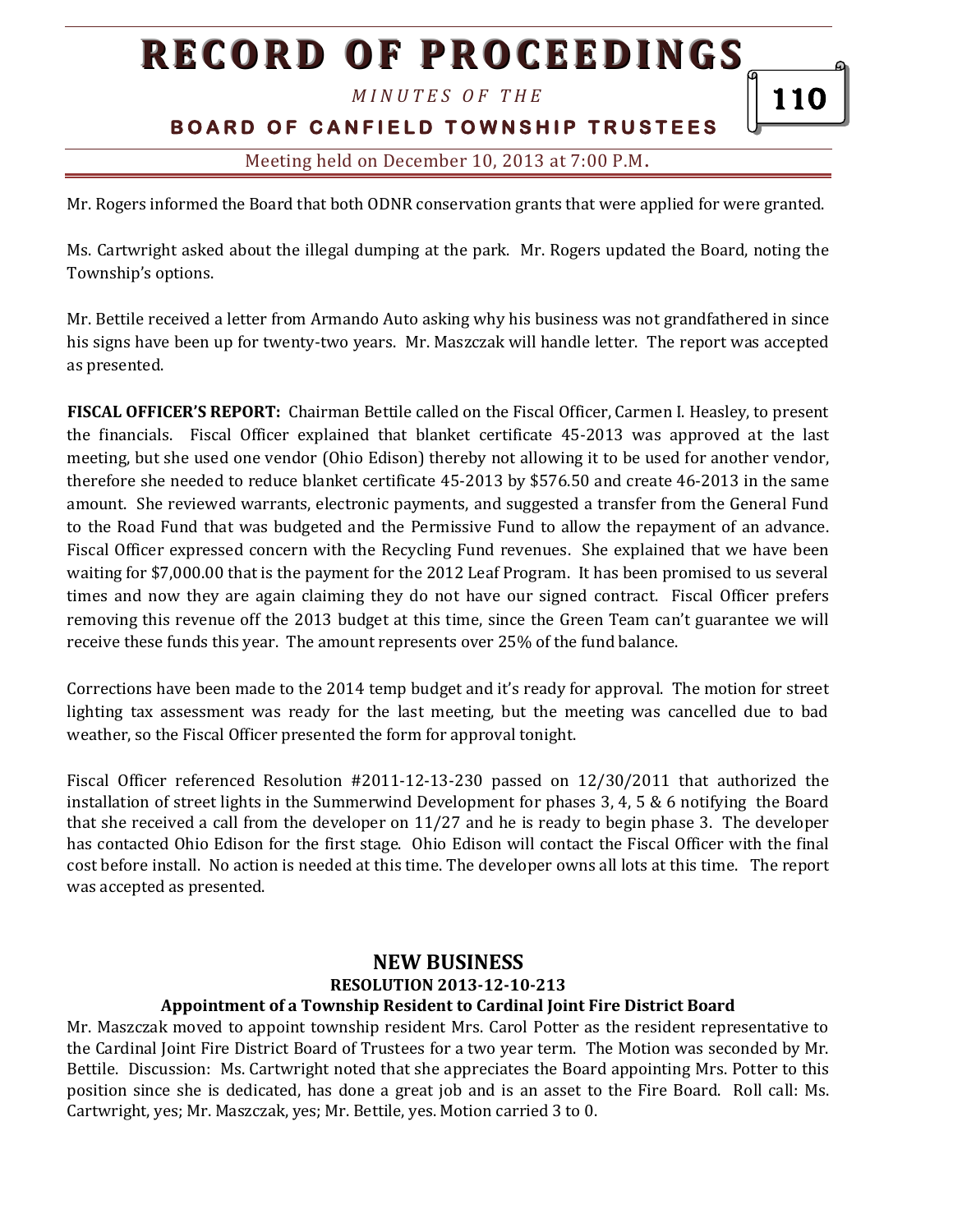*M I N U T E S O F T H E* 

## **B O A R D O F C A N F I E L D T O W N S H I P T R U S T E E S**

111

Meeting held on December 10, 2013 at 7:00 P.M**.**

#### **RESOLUTION 2013-12-10-214 Blanket Certificates**

Mr. Bettile moved to approve BC45-2013 – BC47-2013 for a total of \$18,576.50 to cover expenses. The Motion was seconded by Ms. Cartwright. Roll call: Ms. Cartwright, yes; Mr. Maszczak, yes; Mr. Bettile, yes. Motion carried 3 to 0.

#### **RESOLUTION 2013-12-10-215 Warrants & Electronic Payments**

Mr. Maszczak moved to approve Warrants #9165 thru #9239, electronic payments and charges 268- 2013 thru 295-2013 as general & payroll obligations of the Township in the amount of \$82,789.26. The Motion was seconded by Mr. Bettile. Roll call: Ms. Cartwright, yes; Mr. Maszczak, yes; Mr. Bettile, yes. Motion carried 3 to 0.

#### **RESOLUTION 2013-12-10-216 Transfer from the General Fund**

Ms. Cartwright to approve the transfer of \$44,000.00 from the General Fund line #1000-910-910-0000 to the Permissive Fund line #2231-931-0000. The Motion was seconded by Mr. Bettile. Roll call: Ms. Cartwright, yes; Mr. Maszczak, yes; Mr. Bettile, yes. Motion carried 3 to 0.

## **RESOLUTION 2013-12-10-217**

#### **Repayment of Advance**

Mr. Bettile moved to approve the repayment of advance made from the General Fund to the Permissive Fund to cover the paving program in the amount of \$23,882.10. The Motion was seconded by Mr. Maszczak. Roll call: Ms. Cartwright, yes; Mr. Maszczak, yes; Mr. Bettile, yes. Motion carried 3 to 0.

### **RESOLUTION 2013-12-10-218 Transfer from General Fund**

Ms. Cartwright moved to approve the transfer of \$55,000.00 from the General Fund line #1000-910- 910-0000 to the Road District line #2141-931-0000. The Motion was seconded by Mr. Bettile. Roll call: Ms. Cartwright, yes; Mr. Maszczak, yes; Mr. Bettile, yes. Motion carried 3 to 0.

#### **RESOLUTION 2013-12-10-219**

#### **Canfield Township Street Lighting Tax Assessment**

After due consideration of the costs incurred to date and the projected future costs of furnishing and maintaining the lights and related costs of the Canfield Township Lighting Districts:

NOW THEREFORE; the Canfield Board of Township Trustees does hereby resolve; that the special assessment for tax year 2012-2013, in an equal amount general against each parcel in each special lighting district, shall be in the aggregate amount determined by the FO and provided to the Mahoning County Auditor's Office for Special Assessment for year 2012-2013.

1153 lots for a total of \$66,255.80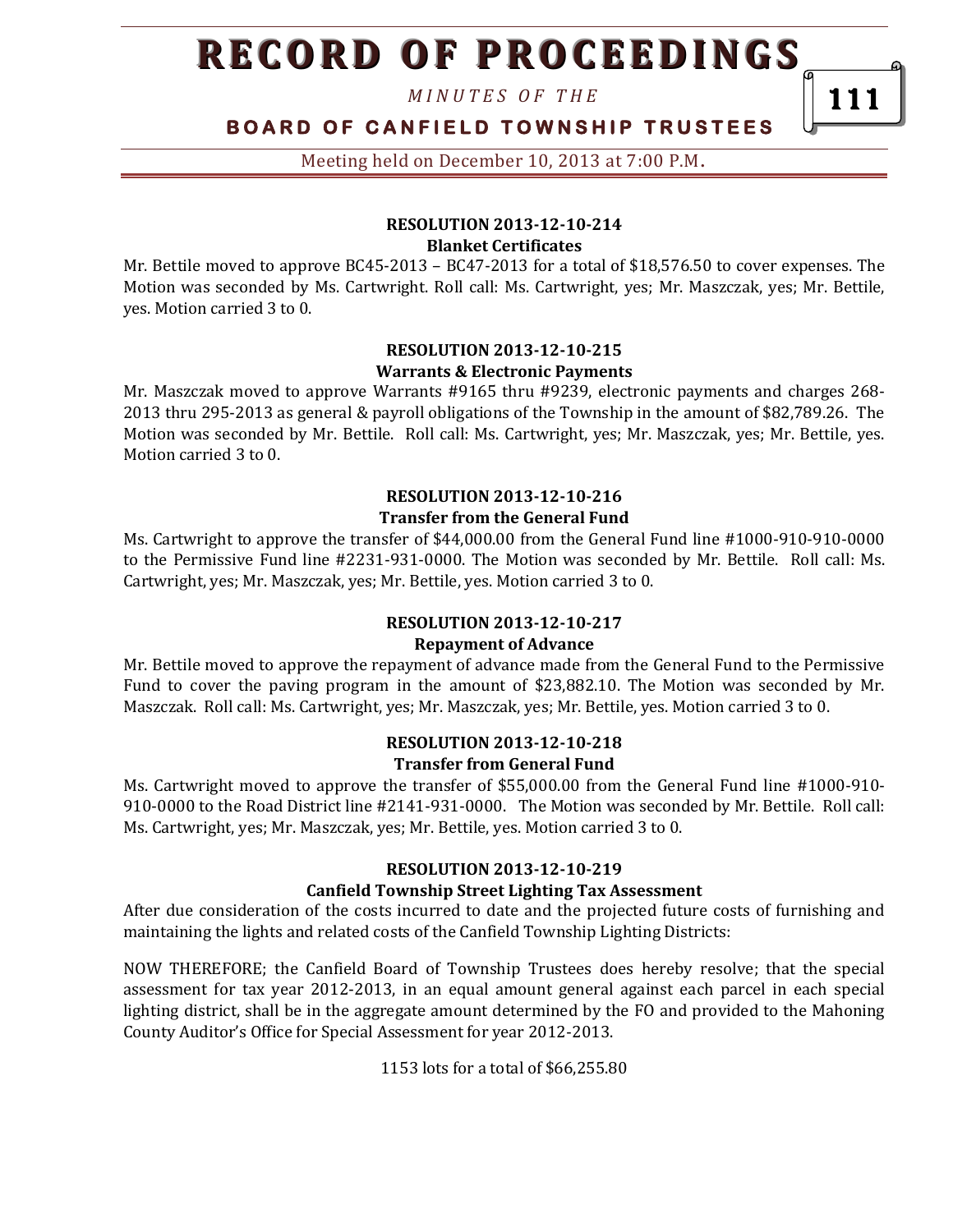*M I N U T E S O F T H E* 

### **BOARD OF CANFIELD TOWNSHIP TRUSTEES**

112

Meeting held on December 10, 2013 at 7:00 P.M**.**

Mr. Maszczak moved and Mr. Bettile seconded the Motion to accept the Special Street Lighting Tax Assessments incorporating all street lighting districts that total 1153 lots at an approximate total of \$66,255.80. Roll call: Ms. Cartwright, yes; Mr. Maszczak, yes; Mr. Bettile, yes. Motion carried 3 to 0.

#### **RESOLUTION 2013-12-10-220 Insurance Benefits**

Ms. Cartwright moved to approve insurance benefits as follows:…Whereas, the Canfield Township Board of Trustees, hereafter called Board, pursuant to ORC 505.60, the Board by Resolution is empowered to procure or contract for group health insurance, vision care, dental, life, AD&D and cancer insurance for elected officials, and full-time Township's employees; and Whereas, the Board, pursuant to ORC 505.60, is empowered to reimburse the same for their out-of-pocket group insurance premiums charged by insurance companies or employers other than the Twp. Written proof of coverage and cost must be provided to the FO prior to payment. The amount the Twp. will reimburse any of its Elected Officials or Twp. employees is the actual out-of-pocket premium costs, which shall not exceed the amount of the average monthly premiums per employee under the group health and life insurance provided directly by the Twp.; and Whereas, the Board, pursuant to ORC 505.60; during open enrollment, will offer the same coverage to all eligible Elected Officials and employees not presently receiving coverage. Should there be loss of coverage from insurance company or employer other than the Twp. outside of open enrollment, the Twp. shall attempt to obtain coverage from present providers. Be it Resolved that the Board, agrees to provide group health insurance, prescription drug program, vision care, dental, life, AD&D and cancer insurance for Elected Officials and all full-time Township employees and/ or group health insurance and life insurance premium reimbursement plan. If an individual is on Medicare then their opt-out payment in lieu of coverage cannot exceed \$100.00 per month or whatever is allowable by law. The Motion was seconded by Mr. Bettile. Roll call: Ms. Cartwright, yes; Mr. Maszczak, yes; Mr. Bettile, yes. Motion carried 3 to 0.

#### **RESOLUTION 2013-12-10-221 Maximum Compensation for Elected Officials**

Ms. Cartwright moved that elected Officials of Canfield Township, Mahoning County are entitled to the Maximum Compensation permitted per the Ohio Revised Code, this is in response to an Attorney General's Opinion. The Motion was seconded by Mr. Maszczak. Roll call: Ms. Cartwright, yes; Mr. Maszczak, yes; Mr. Bettile, yes. Motion carried 3 to 0.

#### **RESOLUTION 2013-12-10-222 2014 Temporary Budget**

Ms. Cartwright moved to approve the 2014 Temporary Budget. The Motion was seconded by Mr. Maszczak. Discussion: Some adjustments were made, noting that if we are granted the loan option by OPWC, the Fiscal Officer will move that project from the Road Fund (Contract Services) to the Public Works Issue I Project Fund for better accountability. Ms. Cartwright asked where the truck came from listed in the budget. Mr. Rogers explained. Ms. Cartwright wants a replacement schedule formulated on all our vehicles and equipment. That is needed to understand when to replace equipment or vehicles. Listing a truck and pickup in the same year…she can't see that happening. She suggested that Mr. Rogers and Mr. Burkett get this information together as soon as possible so the Board can make an informed decision on replacement. She also wants to see a repair/maintenance schedule on all vehicles that is necessary to determine when to replace vehicles and major equipment. Roll call: Ms. Cartwright, yes; Mr. Maszczak, yes; Mr. Bettile, yes. Motion carried 3 to 0.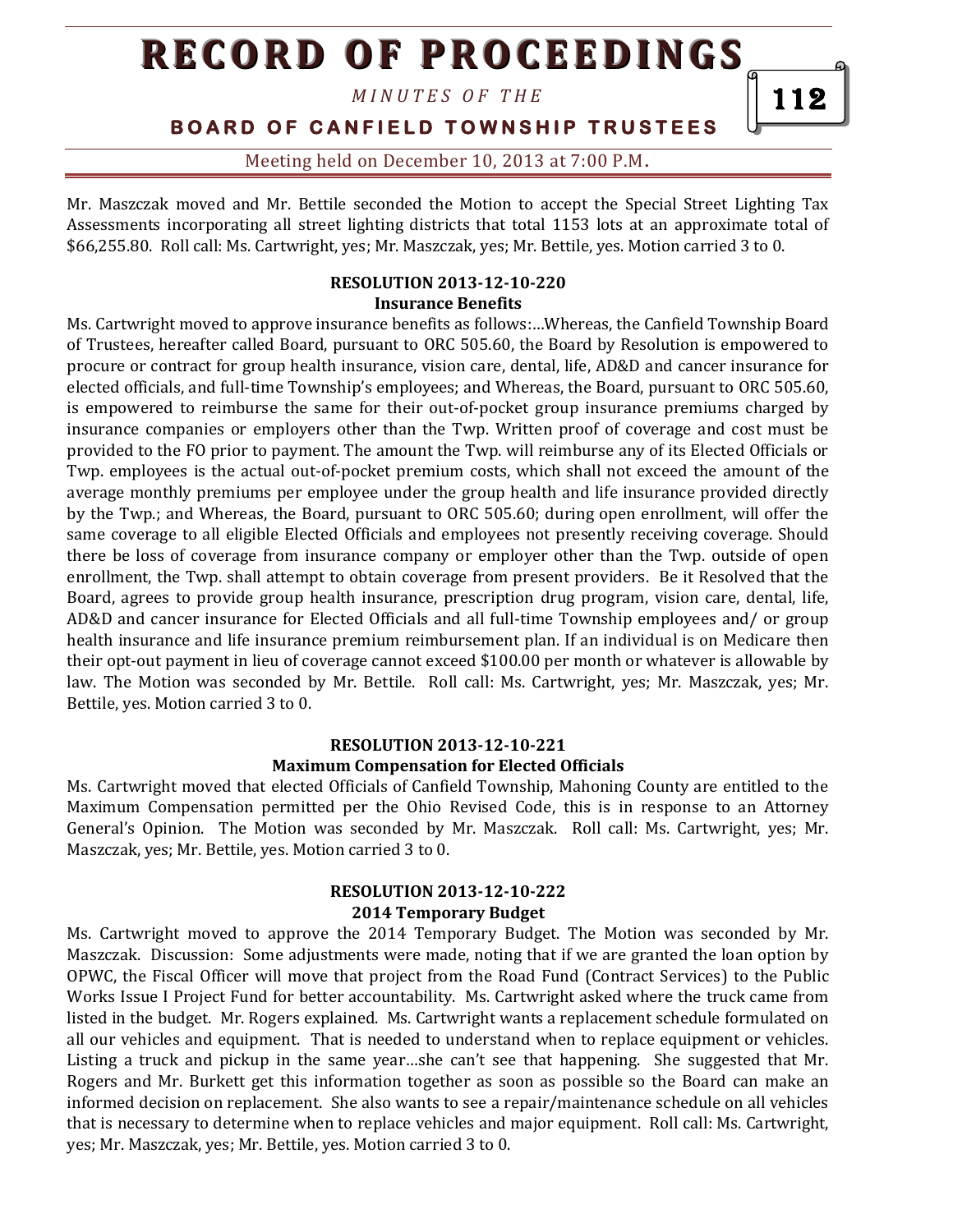*M I N U T E S O F T H E* 

## **B O A R D O F C A N F I E L D T O W N S H I P T R U S T E E S**

Meeting held on December 10, 2013 at 7:00 P.M**.**

## **RESOLUTION 2013-12-10-223**

**Executive Session**

Ms. Cartwright moved to enter into Executive Session for the purpose of reviewing the compensation of public employees and potential purchase of property. The Motion was seconded by Mr. Bettile. Mr. Brian Governor, Trustee Elect was invited into Executive Session. Roll call: Ms. Cartwright, yes; Mr. Maszczak, yes; Mr. Bettile, yes. Motion carried 3 to 0. 7:54pm. Ms. Cartwright moved to return to open session at 8:39pm. Mr. Bettile seconded the Motion.

#### **RESOLUTION 2013-12-10-224 Compensation of a Public Employee**

Mr. Maszczak moved to increase the Township Administrator/Road Superintendent's salary from \$52,000 to \$55,000 to take effect January 1, 2014. The Motion was seconded by Ms. Cartwright. Discussion: Mr. Bettile noted that Mr. Rogers has been employed by the Township since April 2011 without a pay raise during his employment. Roll call: Ms. Cartwright, yes; Mr. Maszczak, yes; Mr. Bettile, yes. Motion carried 3 to 0.

### **RESOLUTION 2013-12-10-225 Amend Resolution # 2013-08-13-148**

Tony Bettile moved to Amend Resolution 2013-08-13-148 Purchase Property to read: Trustee Cartwright to negotiate for land not to exceed \$310,000.00. The Motion was seconded by Mr. Maszczak. Roll call: Ms. Cartwright, yes; Mr. Maszczak, yes; Mr. Bettile, yes. Motion carried 3 to 0.

**Trustee Comments**: Ms. Cartwright noted that the Fiscal Officer should be advised that the Board had discussion and has agreed to return two days of sick leave to Shawn Stack that he took while his father was at the Cleveland Clinic., he was entitled to three funeral days and he only took one funeral day.

Ms. Cartwright noted that she assumes that the Fiscal Officer may need a meeting before the end of December to sign and approve final warrants.

#### **ADJOURNMENT**

Chairman adjourned the meeting at 8:54 pm. The next regular meeting of the Board shall be held on January 7, 2014 at 7:00 pm.

\_\_\_\_\_\_\_\_\_\_\_\_\_\_\_\_\_\_\_\_\_\_\_\_\_\_\_\_\_\_\_\_\_\_\_\_\_\_\_\_\_\_ \_\_\_\_\_\_\_\_\_\_\_\_\_\_\_\_\_\_\_\_\_\_\_\_\_\_\_\_\_\_\_\_\_\_\_\_\_\_\_\_\_\_\_\_\_

\_\_\_\_\_\_\_\_\_\_\_\_\_\_\_\_\_\_\_\_\_\_\_\_\_\_\_\_\_\_\_\_\_\_\_\_\_\_\_\_\_\_ \_\_\_\_\_\_\_\_\_\_\_\_\_\_\_\_\_\_\_\_\_\_\_\_\_\_\_\_\_\_\_\_\_\_\_\_\_\_\_\_\_\_\_\_\_

Mr. Anthony J. Bettile, Chairman Mr. Stephen M. Maszczak, Vice-Chairman

Ms. Marie Izzo Cartwright, Trustee Mrs. Carmen I. Heasley, Fiscal Officer

113